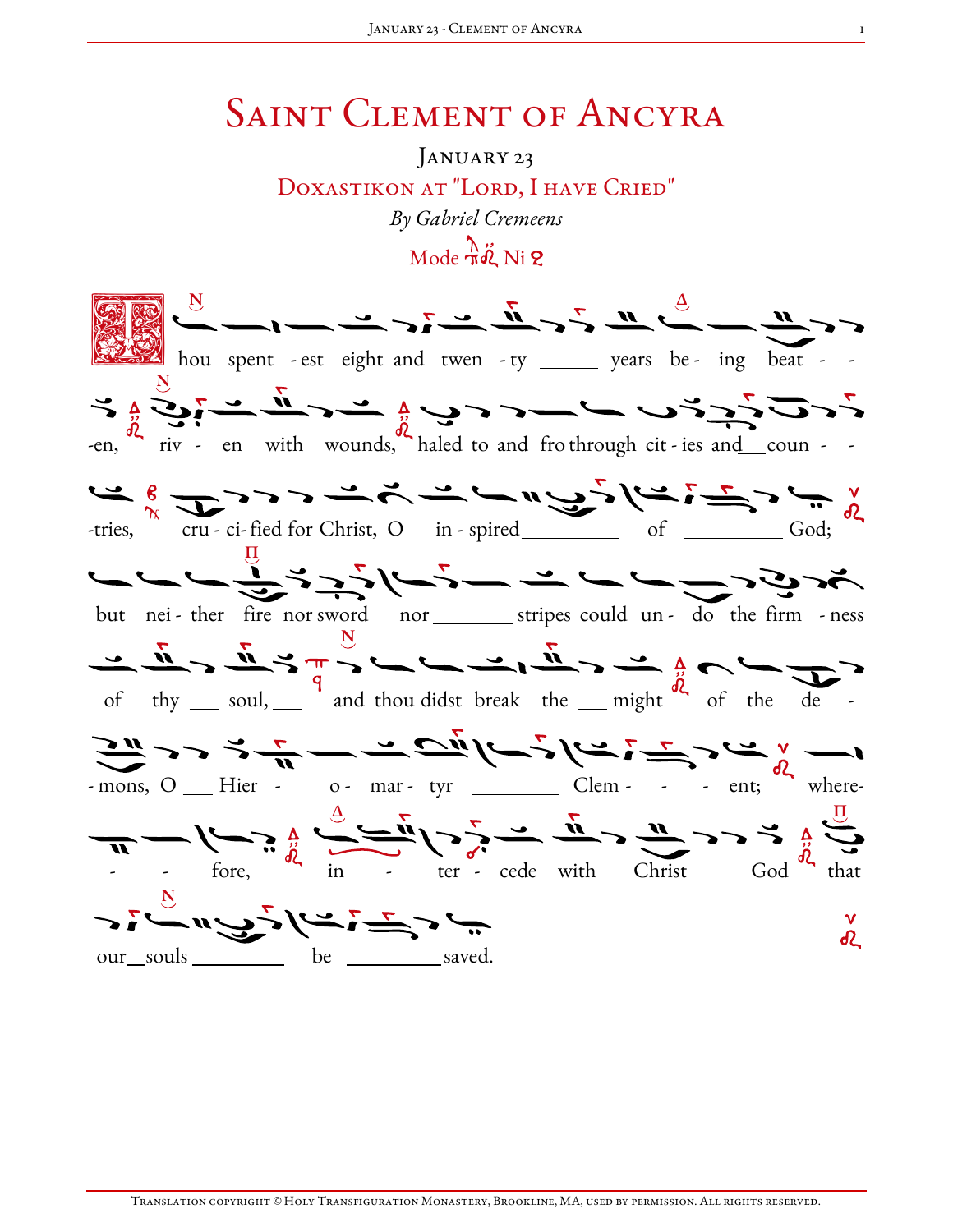## DOXASTIKON AT THE APOSTICHA

By Gabriel Cremeens

Mode  $\frac{L}{\dot{a}}$  Pa  $\varphi$